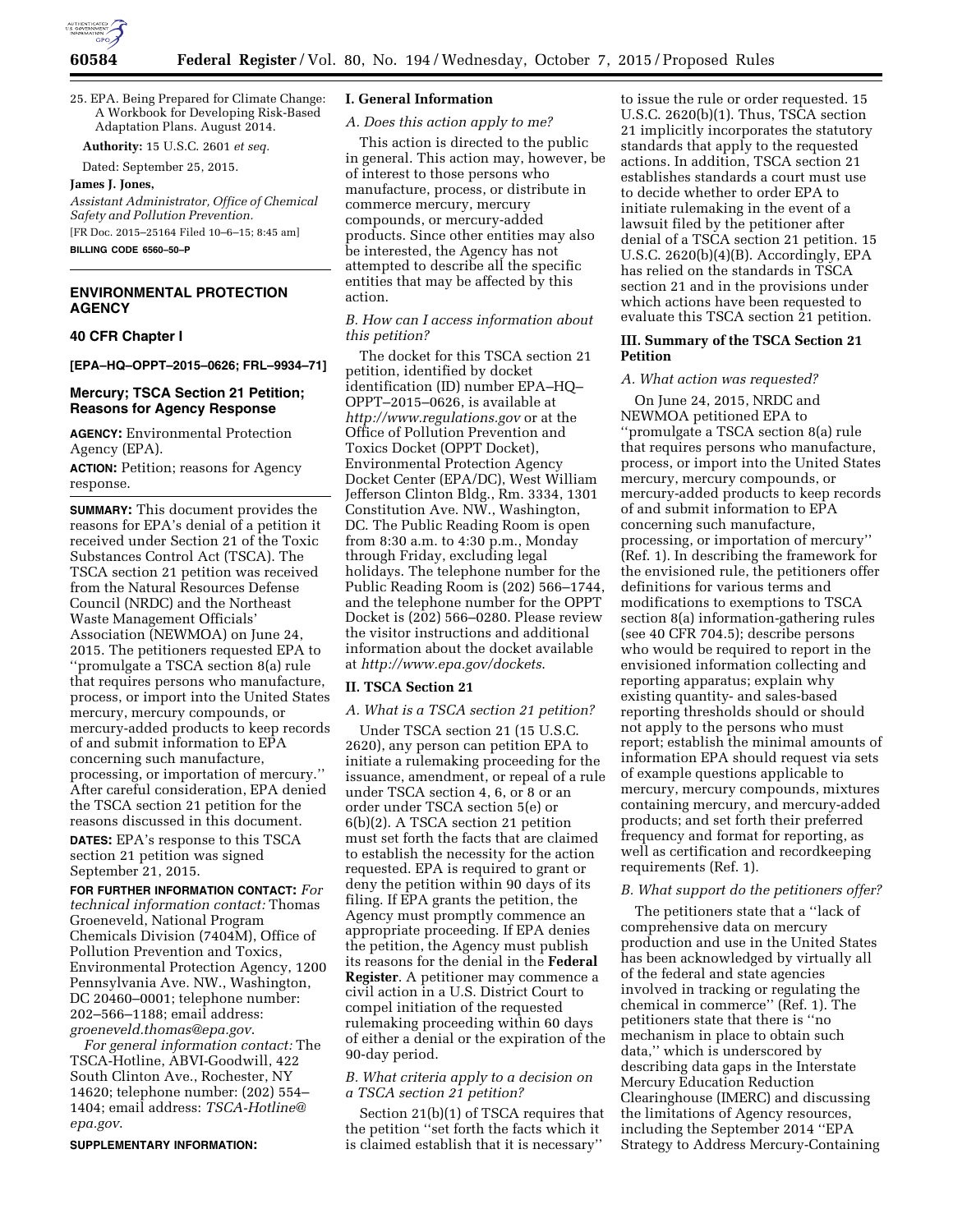Products'' (EPA Strategy or Strategy) (Ref. 2), the Toxics Release Inventory (TRI) program (Ref. 3), and the Chemical Data Reporting (CDR) Rule (Ref. 4). Collecting comprehensive data is necessary, the petitioners say, to ''prevent unreasonable risks of injury to human health and the environment created by the ongoing manufacture, processing, and importation of mercury and mercury compounds'' (Ref. 1). As such, the petitioners argue that a TSCA section 8(a) rule is "warranted" because available data are inadequate to determine whether mercury used in products and processes, in fact, creates unreasonable risk and, if so, the appropriate means to reduce such risk (Ref. 1). The petitioners also point to the obligations of the Minamata Convention on Mercury (Minamata Convention), which the United States signed and joined on November 6, 2013, that they believe will go unfulfilled without the collection of comprehensive data. In addition, the petitioners argue that ''incomplete and non-comprehensive data hampers EPA's ability to effectively assess risks from exposure to mercury'' and, therefore, the TSCA section 8(a) rule envisioned ''would result in substantial benefits'' (Ref. 1). Based on these assertions, as well as a discussion of the toxicity, exposure pathways, and risks associated with mercury used in products and processes, the petitioners state that ''there is a reasonable indeed, an ample—basis to conclude that a section 8(a) reporting rule for mercury is necessary to protect health and the environment against an unreasonable risk of injury to health and the environment from ongoing domestic uses of mercury in products and processes'' (Ref. 1).

## **IV. Disposition of TSCA Section 21 Petition**

#### *A. What is EPA's response?*

After careful consideration, EPA denied the petition. EPA found that the continued implementation of its published EPA Strategy (Ref. 2) is sufficient to carry out TSCA, as well as preferable for achieving the goal it shares with the petitioners: To acquire the information needed to allow EPA to better understand continuing uses of mercury, to further reduce such uses, and to prevent potential exposure and risk to human health and the environment linked to releases of mercury into the environment. A copy of the Agency's response, which consists of a letter to the petitioners, is available in the docket for this TSCA section 21 petition.

## *B. What is EPA's reason for this response?*

EPA agrees with many aspects of the petition. The Agency agrees that mercury poses potential risks to human health and the environment and that there is value in gathering additional information to better understand continuing uses of mercury, to further reduce such uses, and to prevent potential risks to human health and the environment from mercury exposure. However, EPA believes that continued implementation of its EPA Strategy is a faster, more efficient pathway towards achieving our shared goals and is confident that the actions contemplated under the Strategy are both sufficient to carry out TSCA and preferable to the requested rulemaking.

*1. Background on TSCA section 8.*  TSCA section 8(a) (15 U.S.C. 2607(a)) authorizes EPA to promulgate rules under which manufacturers (including importers) and processors of chemical substances must maintain records and submit such information as the EPA Administrator may reasonably require. TSCA section 8(a) also authorizes EPA to promulgate rules under which manufacturers and processors of mixtures must maintain records and submit information to the extent the EPA Administrator determines the maintenance of records or submission of reports, or both, is necessary for the effective enforcement of TSCA. TSCA section 8(a) generally excludes small manufacturers and processors of chemical substances or mixtures from the reporting requirements (see 15 U.S.C. 2507(a)). However, EPA is authorized by TSCA section 8(a)(3)(A)(ii) to require TSCA section 8(a) reporting from small manufacturers and processors with respect to any chemical substance or mixture that is the subject of a rule proposed or promulgated under TSCA section 4, 5(b)(4), or 6, or that is the subject of an order in effect under TSCA section 5(e), or that is the subject of relief granted pursuant to a civil action under TSCA section 5 or 7. TSCA section 8(a) also provides that, to the extent feasible, the EPA Administrator must not require reporting under TSCA section 8(a)(1) that is unnecessary or duplicative. If the Agency denies a petition submitted under TSCA section 21, judicial review for TSCA section 8(a) requires the petitioner to show by a ''preponderance of the evidence that . . . there is a reasonable basis to conclude that the issuance of such a rule or order is necessary to protect health or the environment against an unreasonable

### risk of injury'' (15 U.S.C. 2620(b)(4)(B)(ii)).

*2. State of domestic mercury marketplace.* The United States has seen a strong downward trend of more than 97 percent in the domestic use of mercury in products over the past three decades. In 1980, the United States used more than 1,800 metric tons of mercury annually; in 2010, the continued annual use of mercury in manufactured or imported products was approximately 52 metric tons. Likewise, the use of mercury in industrial processes, such as chlor-alkali manufacturing, has also fallen dramatically from 358 metric tons in 1980 to an estimated 38 metric tons in 2001. This shifting landscape can be attributed to a number of factors, including market trends leading to the voluntary reduction of use of mercury in products and processes; federal, regional, state, and local programs that encourage the use of effective and economically feasible non-mercury substitutes; state laws or regulations that prohibit or reduce the use of mercury in products; and Congressional actions that banned the sale of a range of mercury batteries and prohibited the export of mercury (*e.g.,* the Mercury-Containing and Rechargeable Battery Management Act of 1996 (Pub. L. 104–142) and the Mercury Export Ban Act of 2008 (MEBA) (Pub. L. 110–114)). The United States also negotiated and joined the Minamata Convention, which contains requirements aimed at reducing the use of mercury. The convergence of such historic trends and actions, as well as continued downward trends in mercury use in products in more recent years, helped identify categories of mercuryadded products of greatest concern and guided the development of the EPA Strategy.

*3. The EPA Strategy: Development and implementation.* In developing the EPA Strategy, the Agency did not believe it made sense to promulgate a comprehensive information-gathering rule for mercury, on top of the existing regulatory and statutory information collection requirements applicable to chemical substances generally. Rather, EPA decided to adopt a more targeted approach and to create a framework that was flexible and adaptive to observed trends in the use of mercury. As a result, the EPA Strategy seeks to build on the ''demonstrated success for more than three decades of reducing mercury use in traditional product and process categories . . . to further reduce mercury use in products and certain processes in order to prevent future releases to the environment'' (Ref. 2).

The EPA Strategy consists of five phases: (1) Update EPA's information on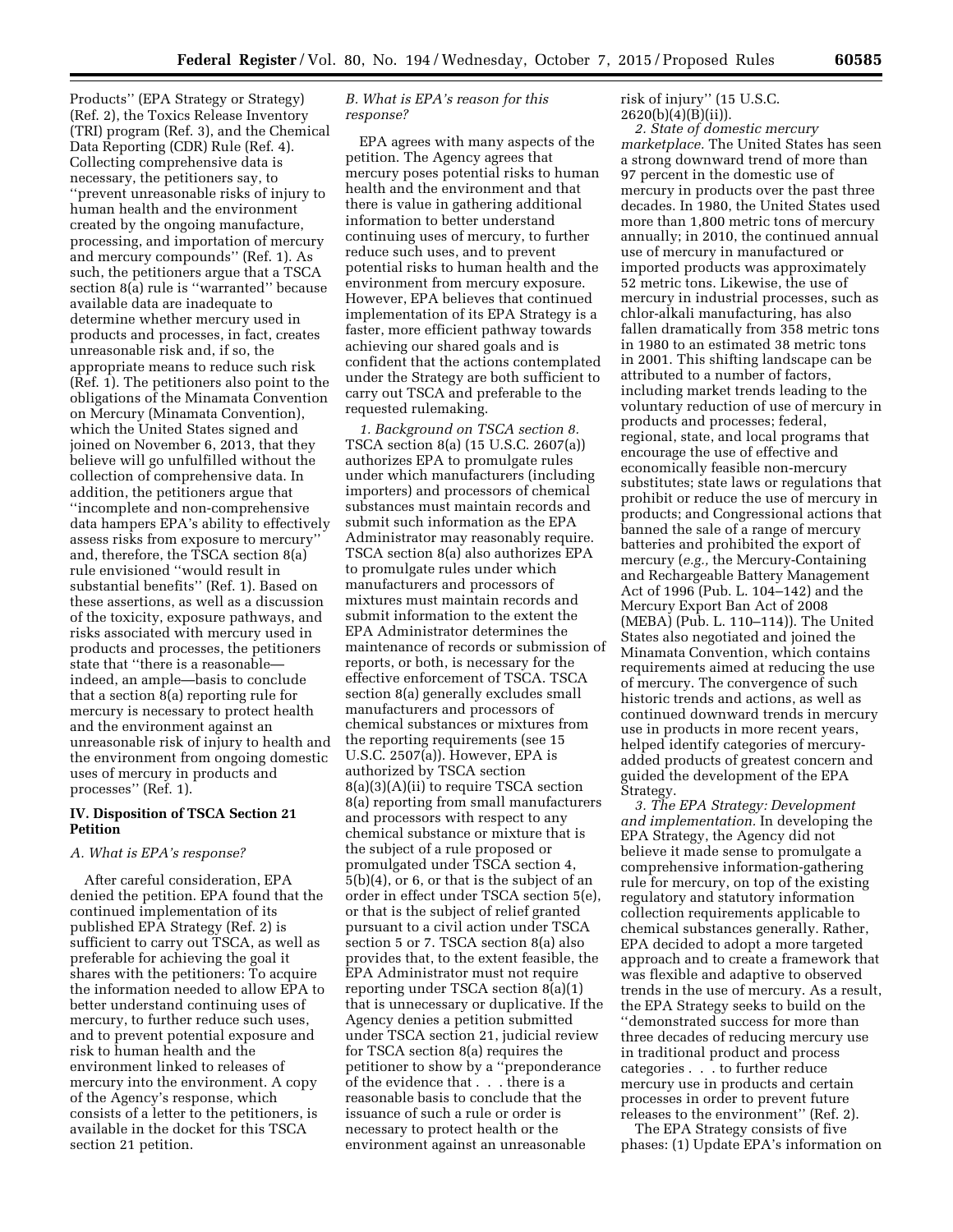mercury products and certain processes; (2) analyze updated mercury use information; (3) plan and prioritize mercury reduction activities; (4) take non-regulatory actions to reduce use; and (5) take regulatory actions to reduce use, if needed (Ref. 2). The Strategy is structured to provide a logical progression from the gathering of information to taking actions to reduce the use of mercury and, as necessary, mercury compounds. However, the Strategy is also intended to allow for proceeding immediately to such use reduction options should information warrant such actions, as well as reassessment of an intended course of action (*e.g.,* methodology for gathering information) at any point during its implementation.

The EPA Strategy specifically targets updating data regarding mercury quantities in ''new products entering the market, with particular attention to switches and relays'' and ''as appropriate, processes that use mercury as a catalyst'' (Ref. 2). For example, the use of mercury in switches and relays (including thermostats) sold in the United States decreased from approximately 68 metric tons in 2001 to approximately 18 metric tons in 2010 a nearly 74 percent decrease in under a decade. However, at 33 percent of mercury used in products sold in the United States, switches and relays also represent the largest category of mercury-added products. In fact, in joining the Minamata Convention, the United States demonstrated that mercury used in eight of nine subject categories was reduced to *de minimis*  levels. The lone category for which such a demonstration was not made was switches and relays. As a result, the Agency identified switches and relays as a priority category of mercury use in the EPA Strategy.

The Agency has sufficient information on the use of mercury in certain categories of other mercury-added products (*e.g.,* batteries, lamps, measuring devices). Yet, despite the aforementioned downward trend of use of mercury in products and manufacturing processes in general, EPA is interested in learning more about mercury-added products that continue to enter the market (*i.e.,* new products) and the prevalence of the use of mercury and mercury compounds in catalysts.

The Agency is currently in the first phase of implementing its Strategy, which lists priority mercury-added product and process categories (switches, relays, new products, and catalysts), describes the progression of stakeholders from whom information is to be collected (mercury manufacturers and importers, mercury processors, and other stakeholders), and commits to conducting outreach throughout the implementation of the Strategy (Ref. 2). Following this phase, EPA will assess information gathered and compare data to existing Agency baselines derived from IMERC, the TRI program, the CDR Rule, and other research (Phase 2). Results of the second phase will be used to define or modify product categories and identify remaining data gaps or other limitations that could affect the planning and prioritization of reduction activities (Phase 3). At this juncture, the Agency could consider the use of voluntary efforts to reduce the use of mercury (Phase 4), as well as a Section 8(a) rule or other appropriate regulatory measure (Phase 5). At this point in time, however, EPA believes the implementation of the EPA Strategy, which uses a variety of both voluntary and regulatory measures as needed, is sufficient to carry out TSCA.

*4. The EPA Strategy is working and will continue to work.* The petitioners accurately identify the Agency's goals to continue to collect and analyze information to better understand the current and future use of mercury. However, the petitioners focus exclusively on the voluntary information-collection component within the first of five phases to conclude that ''the voluntary approach has not worked thus far, and there is no reasonable basis to believe it ever will'' and ''the need for and the utility of a rulemaking that would require mandatory reporting from all mercury, mercury-compound, and mercurymixture manufacturers has been demonstrated'' (Ref. 1). By focusing on the Agency's preference to initially proceed on a voluntary basis, the petitioners overlook that the Strategy contemplates ''additional available regulatory steps being necessary'' (Ref. 2). In fact, the Agency finds that the best approach is to employ voluntary or regulatory mechanisms to collect information based on particular circumstances. For example, after publishing the EPA Strategy in September 2014, the Agency conducted a series of letter requests and teleconferences with companies identified as nine key players in the mercury marketplace in October and November 2014.

While the petitioners express skepticism with this approach due to its initiation with only nine companies, this was a strategic approach that the Agency expected to yield relevant information. The initial list of nine was derived from more than one hundred

potential companies based on thorough research and professional judgment to identify companies likely to provide a reasonably complete picture of the domestic market for recycling and selling mercury. This approach allowed for the systematic elimination of companies less likely to have significant information from consideration and minimized the potential burden to both stakeholders and the Agency. In fact, the information received led EPA to further narrow its investigation to five companies it believes to be the primary recyclers and distributors of mercury in the United States. Based on those efforts—and the failure of certain companies from the narrowed list of five to voluntarily provide agreed to information—EPA issued subpoenas in March 2015 to those five companies (Ref. 5).

*5. Effective use of regulatory tools via the EPA Strategy.* The subpoenas consisted of twelve information requests designed to ascertain specific information on quantities of mercury manufactured (including imported), processed, stored on-site, or distributed in commerce (including transferred offsite, sold and exported), as well as lists of customers to whom mercury was sold (Ref. 5). The activities related to mercury were selected to cross-reference with similar reporting requirements for the TRI program and CDR Rule. Of particular interest to the Agency were quantities reported for mercury manufactured and processed (*e.g.,*  recycled from various waste streams), sold, imported, and exported, which represents key aspects of the domestic mercury marketplace. EPA requested this information to better understand how mercury flows through the five primary facilities that recycle and sell mercury with the goal of identifying the amount of mercury likely being used to produce mercury-added products or in manufacturing processes in the United States. The subpoenas requested that annual totals of mercury in pounds for such activities be reported for 2010 and 2013. These years were selected to not only coincide with IMERC reporting years, but also because they could provide a before-and-after illustration of how two mercury-related measures affected the domestic mercury market place: MEBA and the conclusion of the negotiation of the Minamata Convention. The reporting years also were selected to allow a trend comparison for reported quantities without creating undue burden on the companies subject to the subpoenas. The subpoenas also requested customer lists for each company as of January 1,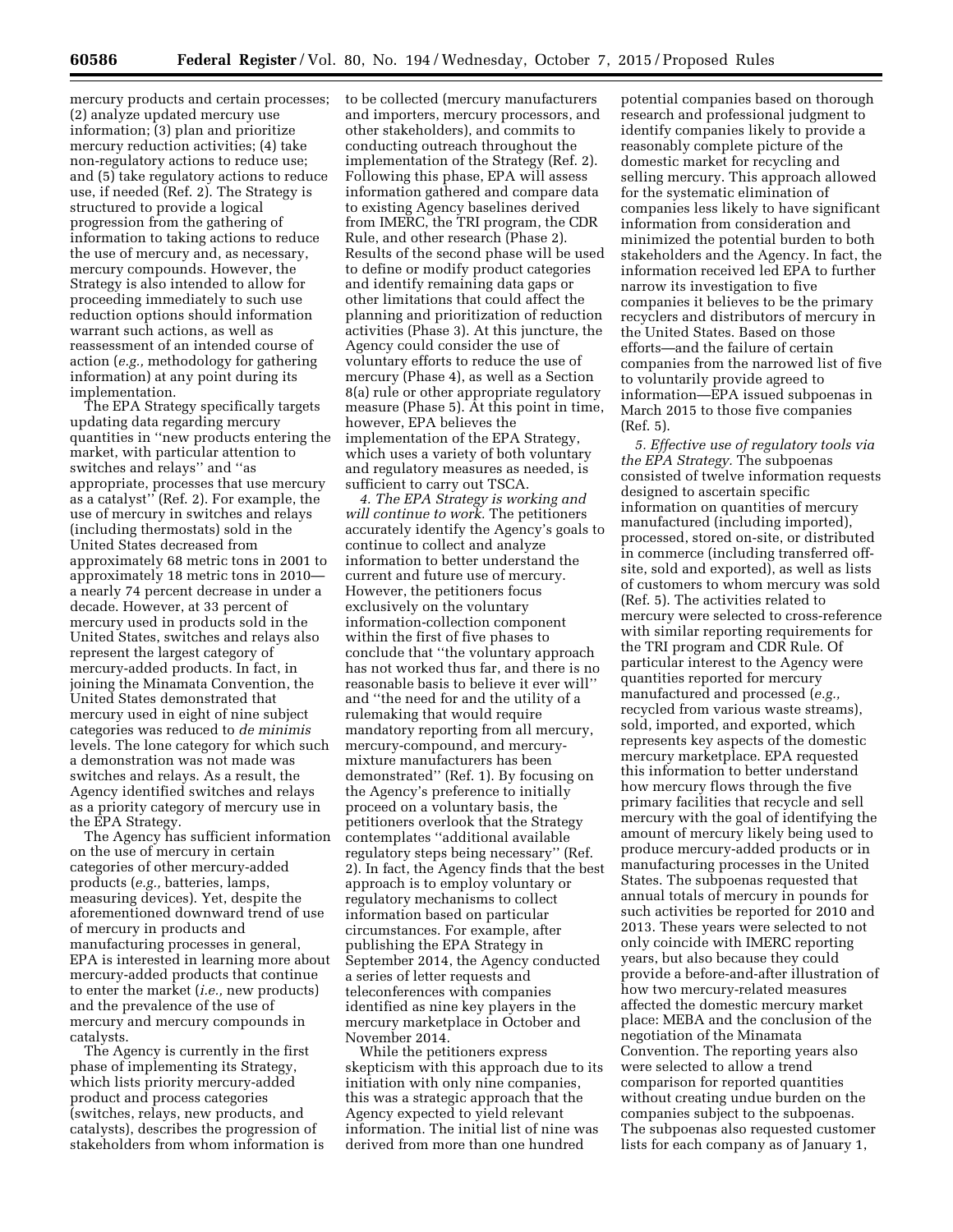2015. This date was selected as a fixed and recent date relative to the issuance of the subpoenas in March 2015. Each of the five companies subject to the subpoenas supplied the information requested in full.

Due to extensions granted to certain companies, some responses were submitted after the initial 30-day deadline. This resulted in the initial completion of the full data set at the end of June 2015, only days after the petitioners submitted their petition that concluded that certain approaches outlined in the EPA Strategy were inadequate. The Agency is currently evaluating the information submitted in response to the five March 2015 subpoenas. As necessary, EPA has followed up with companies and clarified responses submitted. Based on its initial review of submitted information, the Agency now has a better understanding of the flow of mercury in the U.S. marketplace and has an inventory of recent lists of companies that purchase elemental mercury from the five companies, including volumes and trends of mercury in key channels of commerce (*e.g.,* manufactured, stored, sold, imported, and exported). The Agency understands that this information collection approach cannot account for imports of mercury-added products or mercury compounds that are not processed by the five companies subject to the March 2015 subpoenas. However, EPA intends to collect such data either through voluntary compliance with letters or through subpoenas, as it determines to be necessary for an adequate understanding of mercury use in the United States through further implementation of EPA Strategy and use of existing Agency resources.

The petitioners express disappointment with the ''months'' that elapsed since the initiation of the voluntary inquiries to companies in October 2014 and the submission of their petition in June 2015 (Ref. 1). In fact, the Agency conducted the voluntary portion of data collection between October 2014 and December 2014. When that process was not fruitful, the subpoenas were sent in March 2015. Responses to the March 2015 subpoenas were received by the end of June 2015. For comparison, new federal rulemakings often take several years to complete from development through the proposal, public comment, and finalization phases. A final information collection rule would then need to provide for some period of time following promulgation for the submission of the required information. EPA notes that it already collected data

on mercury voluntarily and via subpoena and, based on that experience, could expeditiously issue any further needed subpoenas, whereas the timing of a rulemaking process is less predictable. The Agency gathered information via its Strategy in several months, new data to be collected by the petitioners' requested rule—or another Section 8(a) rule—may not be obtained for several years. For those reasons, EPA believes that the current approach used to collect information from companies that manufacture, recycle, and distribute in commerce elemental mercury has been successful, is more efficient than the development of a new rule, and is sufficient—with some adaptation of the substance of information requests for companies that use mercury in products and processes—to carry out TSCA.

*6. The EPA Strategy avoids unnecessary or duplicative reporting.*  Based on the above discussion, EPA disagrees that there is ''no other federal or state mechanism in place that collects the data on mercury production and use in the United States necessary to inform risk-reduction activities'' (Ref. 1). As articulated by the petitioners, IMERC, the TRI program, and the CDR Rule each collect data in whole or in part related to mercury and mercury compounds. All of these reporting mechanisms are accessible online. While a single information collection and reporting apparatus identical to the petitioners' requested rule does not currently exist, existing tools, as implemented through the EPA Strategy, are sufficient to gather such data as necessary for the effective implementation of TSCA. EPA is committed to gathering such data, including—as appropriate—through the future use of TSCA section 8. For the same reasons, EPA also disagrees that the EPA Strategy ''implicitly acknowledges that the CDR Rule and its other existing reporting mechanisms are not sufficient to gather the data necessary to make sound decisions about mercury risk-reduction activities'' (Ref. 1).

The petitioners also describe various ways in which the TRI program and CDR Rule collect data on mercury and mercury compounds yet how idiosyncrasies within each program prevent the reporting of the specific information they request to be collected. Where the petitioners see insufficiency, the Agency sees opportunity to use existing tools and resources to pinpoint specific data gaps, which may or may not require new regulatory or voluntary actions to gather information. EPA is using quantitative and qualitative information, particularly activity and use information reported to the TRI

program, to help narrow the scope of potential stakeholders to be contacted as needed to collect information that EPA determines to be necessary. For example, EPA is reviewing information reported to the TRI program to identify and prioritize how to gather such information.

The TRI program requires facilities that manufacture, process, or otherwise use more than 10 pounds of mercury or mercury compounds during the calendar year to report amounts released to the environment or managed through recycling, energy recovery and treatment (Ref. 6). While the TRI program does not require quantitative reporting for all manufacturing, processing, or use categories, a facility is required to report activities and uses of the toxic chemical including, but not limited to "import," "for sale/ distribution," "as a reactant," "as an article component,'' and ''as a chemical processing aid'' (Ref. 7). In this instance, EPA does not see the lack of quantitative reporting as a dead end, but rather as a tool to narrow the number of companies to ask for more specific information related to the use of mercury in their products and processes. For example, a review of data submitted to the TRI program for ''mercury'' in 2013 yields 447 facilities that manufactured, processed, or otherwise used mercury. That number can be narrowed to 60 facilities that processed mercury ''as an article component'' (*e.g.,* used in a product). When the same search is conducted for ''mercury compounds,'' more than 1,100 facilities can be narrowed to 48 facilities reporting processing into articles. The use of such data allows EPA to reduce the scope of potential manufacturers of mercury-added products by more than 90 percent that under the petitioners' proposed rule would be required to supply detailed, quantitative data. EPA will perform similar data sorting among facilities that report ''import'' and ''for sale/distribution'' of mercury or mercury compounds, which will help further describe how such materials flow through the domestic marketplace. The Agency also plans to examine uses ''as a reactant'' and ''as a chemical processing aid'' to help identify the use of mercury or mercury compounds in manufacturing processes. As these examples demonstrate, the Agency believes that it can use existing data to better identify individual facilities for more targeted efforts to collect information.

It is important to note that the 2016 reporting cycle for the CDR Rule (applicable to production volume information for calendar years 2012,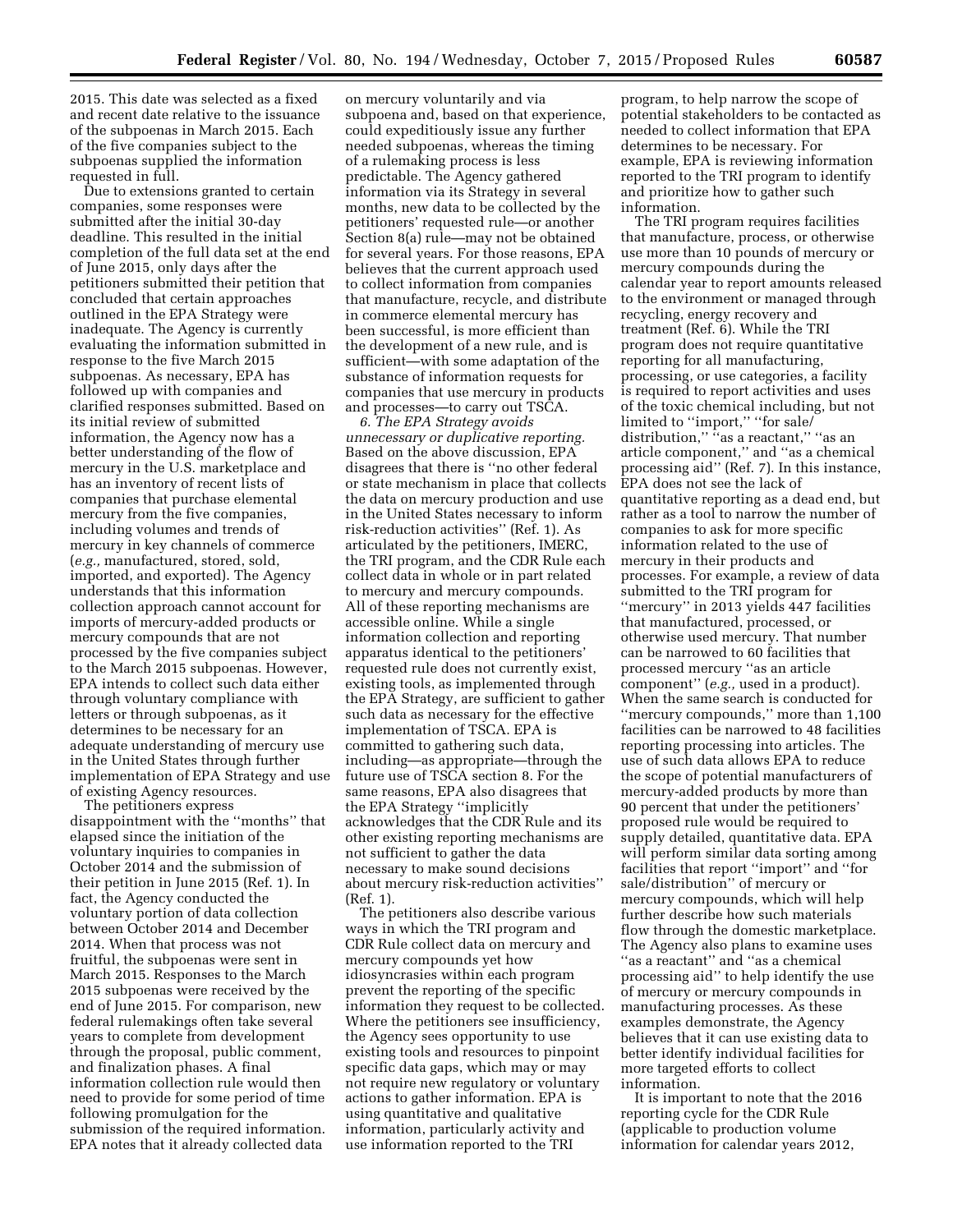2013, 2014, and 2015; submission period from June 1, 2016, to September 30, 2016) will collect information from persons who manufacture mercury in quantities greater than or equal to 2,500 pounds (Ref. 4); the reporting threshold for mercury in the previous cycle was 25,000 pounds and 100,000 pounds for process and use information. As such, the Agency anticipates receiving quantitative data on mercury in the domestic marketplace from a larger pool of companies that manufacture (including import) and process mercury. In conjunction with the analysis of TRI program data, EPA plans to use the identities of companies reporting per the lowered threshold to further clarify the pool of potential entities from whom to collect more detailed information. Thus, EPA finds its existing resources, such as the TRI program and CDR Rule, can be instrumental not only in carrying out TSCA, but also to tailor future efforts to collect information on discrete categories of mercury products and processes.

*7. EPA intends to target specific information requests to specific entities.*  EPA anticipates that subsequent efforts to gather information from companies that produce or import mercury-added products and use mercury or mercury compounds in manufacturing processes may require contacting more entities than the nine EPA contacted in late 2014. EPA anticipates using a similar process of research and professional judgment to identify and prioritize companies to contact and will follow appropriate procedures to reach as many companies as needed to obtain relevant information, as necessary. For example, EPA is considering using TSCA section 11 to ask other companies the same kinds of questions posed in the March 2015 subpoenas, but with an emphasis on quantities of mercury and mercury compounds used in the production of products or in manufacturing processes.

Looking at the specific information requested in the petition, the petitioners request two sets of notification requirements between two categories: (1) Mercury, mercury compounds, and mixtures containing mercury; and (2) mercury-added products. The petitioners' request of eight notification requirements for information to be reported for mercury, mercury compounds, and mixtures containing mercury can be broken down into three general categories. The first category consists of location and contact information for company headquarters, facilities that manufacture or process such substances, and technical staff. For mercury and mercury compounds,

information comparable to the requests in the first category of notification requirements is reported to the TRI program and the CDR Rule. The second category includes quantitative data on such substances manufactured and processed for distribution in commerce, sold or transferred off-site, and stored on-site. Due to the similarity with questions posed in the March 2015 subpoenas, EPA is satisfied that it ascertained sufficient quantitative information for how mercury is used in such activities. For mercury compounds, EPA believes that information reported to the TRI program for activities and uses can be used to identify and prioritize companies and facilities that could be contacted using the same approach that the Agency used when reaching out to and ultimately issuing subpoenas to individual recyclers and distributors of mercury. The third category requests narrative descriptions of manufacturing and processing processes and end uses of such materials. EPA is not persuaded that such information for mercury or mercury compounds is necessary to carry out TSCA. In particular, it is more appropriate to pose questions regarding end uses to companies or facilities that use mercury or mercury compounds in products or manufacturing processes and not companies that recover mercury from various waste streams. Finally, the Agency is not persuaded that information on mixtures containing mercury is necessary to carry out TSCA. To the best of the Agency's knowledge, the only point in the cycle of mercury manufacture, use, recovery, and reuse when mixtures play a significant role is when mercury is recovered from mercury waste such as contaminated soil or impure laboratory mercury. The resulting elemental mercury is used, but EPA is not aware of any significant manufacture, processing, or use of mercury mixtures. As EPA reviews the information it has and will collect on mercury and mercury compounds, it will assess the need for information on mixtures and pursue such data as needed.

For mercury-added products, the petitioners also request eight notification requirements. As discussed in regard to mercury, mercury compounds, and mixtures containing mercury, the notification requirements for location and contact information for company headquarters and technical staff pertain to comparable information reported to the TRI program or the CDR Rule. The Agency agrees that collection of the kinds of information listed in three of the eight notification requests

suggested by the petitioners can be valuable: Quantities of mercury used in products (per unit and total for all units produced in a calendar year), descriptions of product categories produced, and a breakdown of products manufactured (including imported), sold domestically, and exported. Such requirements would provide quantitative information that would benefit the implementation of TSCA by helping to define the overall volume of mercury used, particularly in the priority category of switches and relays. EPA also agrees that it is helpful to ascertain information related to whether switches or relays are ''manufactured or processed solely for the purpose of replacement where no feasible mercuryfree alternative for replacement is available'' (Ref. 1). This information would help the Agency better estimate costs and benefits associated with not only ongoing uses of the switches and relays themselves, but also the larger equipment and systems that use them as components. However, the Agency is not persuaded that notification requirements for descriptions of mercury-added components, including the number of and location in larger products, is necessary. At this time, EPA anticipates that quantitative data on amounts of mercury contained in or added to such products and processes is likely to be sufficient to make regulatory determinations.

As previously discussed, switches and relays are the largest remaining domestic use of mercury in products by volume in the United States. Better defining the total quantity of mercury in that category, especially given the cessation of reporting of such information via IMERC, is a priority data point within a priority product category. Regardless, even in instances where EPA agrees with the notification requirements proposed by the petitioners, the Agency is not persuaded that the overarching proposed Section 8(a) rule is the appropriate means to collect such information. At this time, the Agency continues to implement its Strategy to determine its next steps, including, but not limited to using TSCA section 11, to collect information from additional companies on mercury used in products and processes. The assessment of information collected to date under the EPA Strategy will inform next steps in the current and future phases of the implementation. In so doing, the Agency is employing the variety of existing tools, including IMERC, the TRI program, and the CDR Rule, as well as the aforementioned voluntary outreach and targeted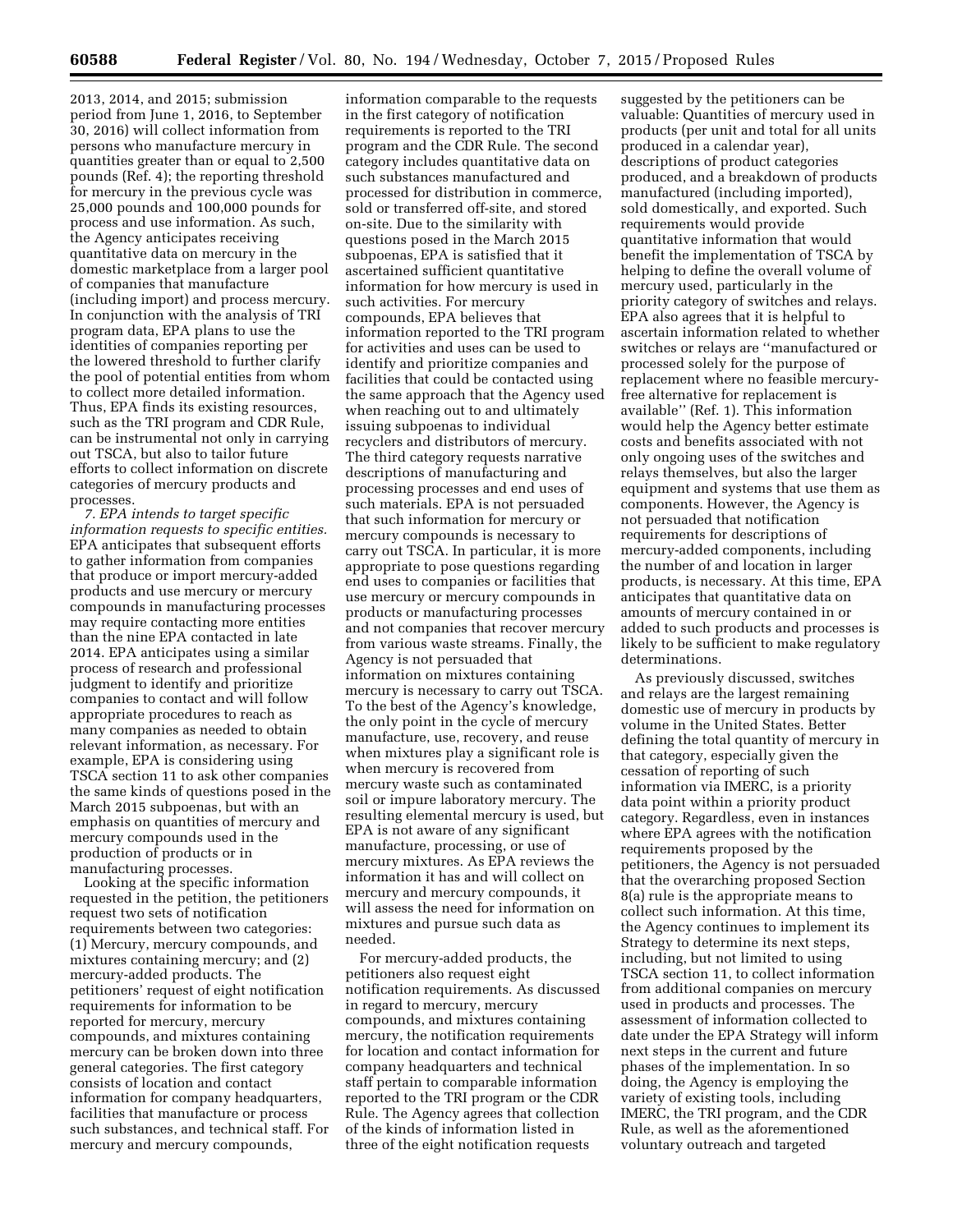subpoenas, as necessary. This process is expedient, efficient, and does not duplicate the reporting requirements of IMERC, the TRI program, and the CDR Rule. As the assessment of collected information dictates, the Agency continues to use the tools currently available, while not eliminating the possibility of implementing other voluntary and regulatory options if deemed necessary. Thus, EPA disagrees with the petitioners' conclusions as to the ultimate efficacy of the EPA Strategy, its sufficiency to carry out TSCA, and the need for EPA to immediately pursue a TSCA section 8(a) rulemaking.

*8. The EPA Strategy minimizes undue burdens.* The Agency also disagrees with the petitioners' claim that their requested TSCA section 8(a) rule ''would result in substantial benefits'' (Ref. 1). As previously stated, the Agency agrees that there is value in gathering more information for certain, individual categories of mercury-added products and processes identified by the petitioners. However, EPA is not persuaded that a TSCA section 8(a) rule at this time—as opposed to continued implementation of the EPA Strategy would produce substantial or different benefits associated with collecting and reporting information on the use of mercury in products and processes. The EPA Strategy intends to provide for flexibility in the approach to ''better understand continuing uses of mercury in . . . products and processes'' and ''further reduce mercury use in products and certain processes in order to prevent future releases to the environment'' (Ref. 2). The Strategy allows for a dynamic and iterative process that can be adapted to specific categories of concern and makes clear that ''initiation of future phases may not necessarily be dependent on preceding phases'' (Ref. 2). Where the petitioners see a TSCA section 8(a) rule as the remedy to existing EPA resources that do not deliver the data they seek in the format they prefer, the Agency is wary of the potential for duplication of reporting requirements. The rule outlined by the petitioners not only creates potential overlap in the kind of data being submitted under the TRI program and CDR Rule, but also adds another mercury-based reporting requirement, with an incongruous reporting timeline, on top of these two established information-gathering programs. This scenario would require reporting under TSCA section 8(a)(1) that is unnecessary and, in some instances, duplicative. Thus, where the petitioners may interpret the measure of

benefit for the rule they request to derive from the breadth and depth of information collected, the Agency is focusing on more discrete areas of need (*i.e.,* individual product and process categories) that can provide for less burdensome requirements for potential stakeholders and a more efficient approach for the Agency to carry out TSCA in regard to mercury and mercury compounds. As a result, the petitioners' requested TSCA section 8(a) rule would be unduly burdensome both to the Agency and regulated entities.

*9. Petitioners failed to demonstrate the requested rule is necessary to protect against unreasonable risk.* EPA disagrees that ''there is a reasonable . . . basis to conclude that a section 8(a) reporting rule for mercury is necessary to protect health and the environment against an unreasonable risk of injury to health and the environment from ongoing domestic uses of mercury in products and processes'' (Ref. 1). Central to the petitioners' claim is that:

The lack of adequate data on mercury use in products and processes prevents a complete accounting of the full extent of the human health risks from exposure to mercury . . . [and] EPA cannot fully address the health and environmental risks from mercury exposure without adequate data about ongoing mercury uses . . . In addition, such data collection is necessary to allow EPA to monitor any development of new mercury uses, so that the agency can assess the risks to human health that may be presented by such new uses. (Ref. 1).

The petitioners go on to state ''incomplete and non-comprehensive data hampers EPA's ability to effectively assess risks from exposure to mercury'' (Ref. 1). The petitioners then cite various EPA statements regarding risk management decision-making that speak to the availability and adequacy of information, as well as the EPA Strategy and its intent to gather more and updated information related to mercury used in products and processes (Ref. 1). The petitioners then conclude that without ''comprehensive national data about ongoing mercury uses in products and processes . . . EPA *cannot* make informed, sound decisions about how to further reduce risks from mercury exposure'' (emphasis added) (Ref. 1). The Agency disagrees with this conclusion. EPA is unaware of statutory authority, applicable case law, or Agency policy that would preclude risk assessment or actions to reduce risk based on the fact that available information is limited. While EPA risk assessment guidance lists the quality and comprehensiveness of data as factors that can diminish uncertainty, an ''acceptable data set is one that is

consistent with the scope, depth, and purpose of the assessment, and is both relevant and adequate'' (Ref. 8). In this context, adequacy can be determined ''by evaluating the amount of data available and the accuracy of the data'' (Ref. 8). The same guidance also states that ''[d]ata of insufficient quality will have little value for problem solving, while data of quality vastly in excess of what is needed to answer the questions asked provide few, if any, additional advantages'' (Ref. 8). To achieve its stated goals to ''acquire a more robust baseline of mercury quantities used in products and processes . . . [and] enhance data on manufacture, export, and import for certain categories of mercury use'' (Ref. 2), the Agency's current approach will provide data on mercury that are not only adequate and relevant, but also more narrowly tailored to products and processes of greatest concern (*e.g.,* switches, relays, new products, and catalysts). While EPA recognizes that these products and processes are not exhaustive, these are the categories that EPA has rationally chosen to focus on first. EPA is aware that mercury may be added to other products listed by the petitioners (*e.g.,*  rotational balancers, wheel weights, and additives in a variety of children's products). If EPA determines that additional information targeted to these products is necessary, EPA will take steps necessary to collect it.

At this stage of implementing the strategy, the Agency also is uncertain what, if any, information is needed on mercury compounds beyond use as catalysts in manufacturing processes. Where products are concerned, for example, the product category of greatest concern (switches and relays) contains elemental mercury, not mercury compounds. Although certain batteries contain mercury oxide, that product group is of lesser concern than switches and relays. EPA will collect information on use of mercury compounds in products if, in the course of carrying out its Strategy, the Agency determines such information to be necessary. At this stage, requiring reporting for mercury compounds in all products while an Agency assessment of needs for such information is pending would require unnecessary reporting under TSCA section 8(a)(1).

Thus, while the Agency is mindful of the petitioners' analysis of mercuryrelated concerns (*e.g.,* toxicity, exposure, risks presented by releases into the environment, and risk reduction), EPA cannot reach the petitioners' conclusion that ''a section 8(a) reporting rule for mercury is necessary to protect health and the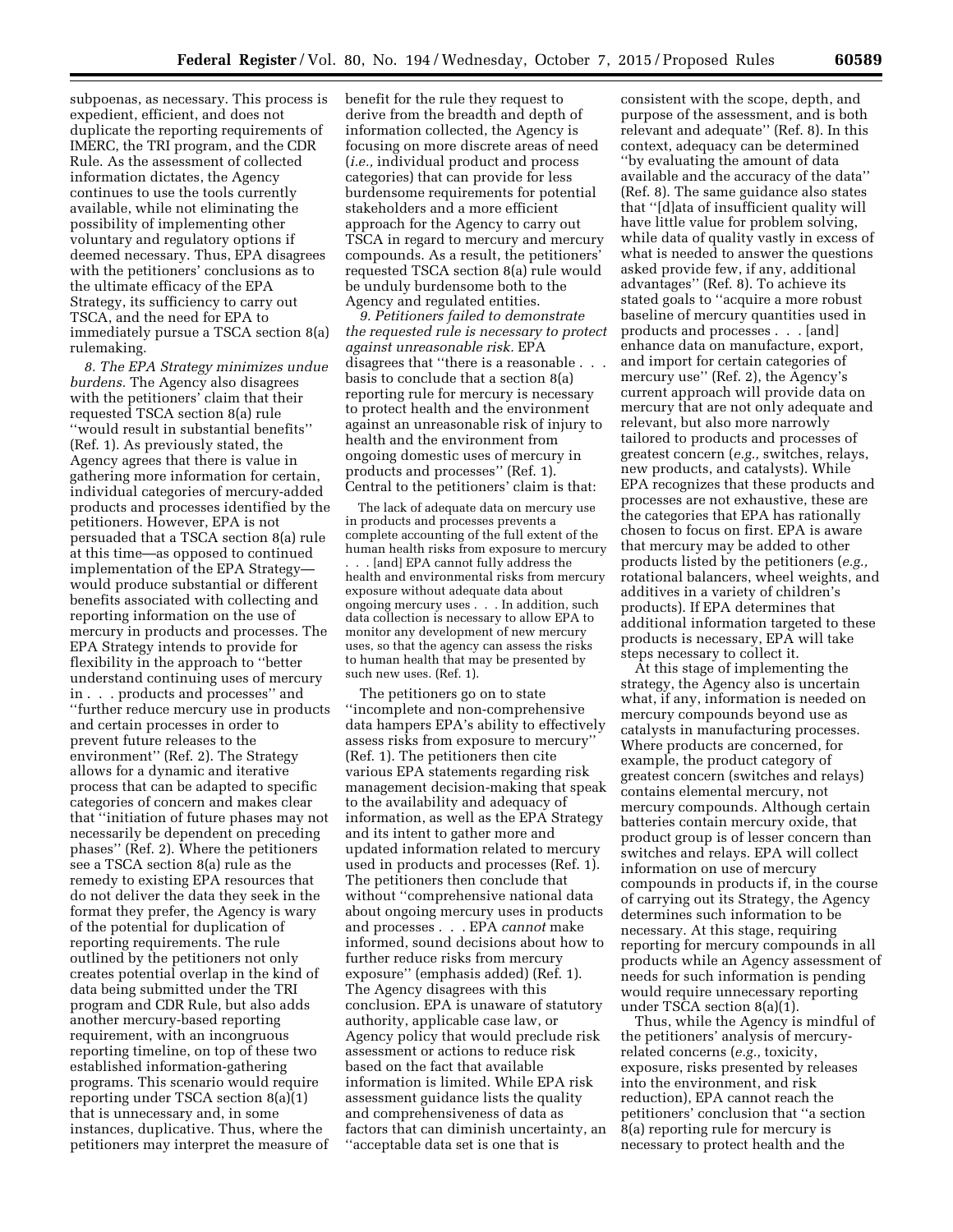environment against an unreasonable risk of injury to health and the environment from ongoing domestic uses of mercury in products and processes'' (Ref. 1). While the petitioners articulate how the collection of comprehensive and national data could provide the Agency with more information to weigh in determining unreasonable risk, EPA finds that its current approach could be equally successful while imposing considerably less burden on both EPA and the regulated community in its implementation of TSCA, as well as allowing the Agency to move more quickly on the highest priority product categories. To date, this approach has yielded satisfactory information and the Agency expects that continued implementation of the EPA Strategy will be an appropriate and effective means to acquire the information needed to allow EPA to better understand continuing uses of mercury, to further reduce such uses, and to prevent potential exposure and risk for human health and the environment linked to releases of mercury into the environment.

Furthermore, while the petition discusses the toxicity and potential risk associated with exposure to mercury and methylmercury, it does not provide a basis for finding that there is a reasonable basis to conclude that the requested rule is necessary to protect against an unreasonable risk. The finding of unreasonable risk under TSCA encompasses consideration of both the anticipated benefits of action under consideration as well as the anticipated costs. In this instance, the petition would need to provide a basis for EPA to conclude that any additional risk reduction that would be achieved by the requested rule, beyond that which will be achieved by EPA's current efforts, would justify the additional costs to EPA and the regulated community.

In discussing risks associated with releases of mercury, the petitioners describe how mercury releases during the product lifecycle ''significantly'' contribute to the total reservoir of ''mercury pollution'' (Ref. 1). After release, the petitioners describe how mercury cycles through environmental media, can be converted to methylmercury, and can potentially contaminate fish and humans (Ref. 1). The petitioners provide an estimate of the number of newborns exposed to methylmercury (376 to 14,293 cases annually) from all sources and the costs to care for children exposed to levels of methylmercury associated with cognitive impairment considered mental retardation (\$500 million to \$17.9

billion annually) (Ref. 1). The petitioners then cite several EPA significant new use rules (SNURs) applicable to mercury used in various motor vehicle switches (Ref. 9); flow meters, natural gas manometers, and pyrometers (Ref. 10); and barometers, manometers, hygrometers, and psychrometers (Ref. 11), to demonstrate previous Agency efforts to reduce risks from mercury based on potential releases of mercury during the product lifecycle (Ref. 1). The petitioners also cite estimated reporting costs for a TSCA section 8(a) rule of ''approximately \$8,000 to \$9,000 per report for the initial cycle . . . and between \$5,000 and \$6,000 for each reporting cycle'' (Ref. 1). However, the information provided in the petition on the impacts of mercury exposure, including the monetized risk estimate, relates to all sources of mercury pollution; it provides limited information to support the need for the requested rule to collect information as to ongoing uses. In addition, the petition does not provide a basis to conclude that the requested rule would provide for any additional risk reduction beyond that which will be achieved by EPA's current efforts, or that any such reduction would justify the additional cost to EPA and the regulated community. EPA notes in this regard that the petition misstates the baseline for judging the benefits of the requested rule by not accounting for the significant reduction in the CDR reporting threshold for mercury, as discussed above.

*10. EPA will continue its successful voluntary and regulatory efforts.*  Furthermore, the Agency is already taking voluntary and regulatory measures related to mercury, some of which are listed in the petition (*e.g.,*  SNURs for various mercury-added products, proposed rule for dental effluent guidelines, emission standards for hazardous air pollutants from coaland oil-fired electric utility steamgenerating units, and the March 2015 subpoenas) (Ref. 1). EPA leads a voluntary initiative to phase out use of mercury in industrial and laboratory thermometers, which led to the development of the document ''A Guide for Federal Agencies on Replacing Mercury-Containing Non-Fever Thermometers'' (Ref. 12). The Agency also collaborates in voluntary programs such as the Energy Star Program cosponsored by EPA and the Department of Energy, under which participating manufacturers agree to limit the mercury content of lamps, and the National Vehicle Mercury Switch

Recovery Program and follow-on initiatives, which manages, on a nationwide basis, programs to collect, transport, retort, recycle, or dispose of elemental mercury from automotive switches. Finally, EPA leads the mercury in products partnership within the United Nations Environment Program's Global Mercury Partnership, an international, voluntary effort that strives to phase out and eventually eliminate mercury in products and to eliminate releases during manufacturing and other industrial processes via environmentally sound production, transportation, storage, and disposal procedures (Ref. 13).

In sum, the Agency finds that the requested promulgation of a TSCA section 8(a) is neither timely nor warranted to carry out TSCA pending the continued implementation of the approaches set forth in the EPA Strategy.

## **V. References**

The following is a listing of the documents that are specifically referenced in this document. The docket includes these documents and other information considered by EPA, including documents that are referenced within the documents that are included in the docket, even if the referenced document is not physically located in the docket. For assistance in locating these other documents, please consult the technical person listed under **FOR FURTHER INFORMATION CONTACT**.

- 1. NRDC/NEWMOA. Petition to Promulgate Reporting Rules for Mercury Manufacturing, Processing, and Importation Under Section 8(a) of the Toxic Substances Control Act. June 24, 2015.
- 2. EPA. EPA Strategy to Address Mercury-Containing Products. September 2014. Available at *[http://www.epa.gov/](http://www.epa.gov/mercury/pdfs/productsstrategy.pdf) [mercury/pdfs/productsstrategy.pdf](http://www.epa.gov/mercury/pdfs/productsstrategy.pdf)*.
- 3. EPA. Toxic Chemical Release Reporting; Community Right-to-Know. **Federal Register**. 53 FR 4500, February 16, 1988 (FRL–3298–2).
- 4. EPA. TSCA Inventory Update Reporting Modifications: Chemical Data Reporting. **Federal Register**. 76 FR 50816, August 16, 2011 (FRL–8872–9).
- 5. EPA. Subpoena and Information Request. March 20, 2015. Available at *[http://](http://www.epa.gov/mercury/pdfs/Hg_FormalRequest_SIGNED_03-20-2015.pdf) [www.epa.gov/mercury/pdfs/Hg](http://www.epa.gov/mercury/pdfs/Hg_FormalRequest_SIGNED_03-20-2015.pdf)*\_ *FormalRequest*\_*SIGNED*\_*[03-20-2015.pdf](http://www.epa.gov/mercury/pdfs/Hg_FormalRequest_SIGNED_03-20-2015.pdf)*.
- 6. EPA. Emergency Planning and Community Right-to-Know Act—Section 313: Guidance for Reporting Toxic Chemicals: Mercury and Mercury Compounds Category. August 2001. Available at *[http://www.epa.gov/tri/reporting](http://www.epa.gov/tri/reporting_materials/guidance_docs/pdf/2001/2001hg.pdf)*\_ *[materials/guidance](http://www.epa.gov/tri/reporting_materials/guidance_docs/pdf/2001/2001hg.pdf)*\_*docs/pdf/2001/ [2001hg.pdf](http://www.epa.gov/tri/reporting_materials/guidance_docs/pdf/2001/2001hg.pdf)*.
- 7. EPA. Form R. Available at *[http://](http://www2.epa.gov/sites/production/files/2015-01/documents/2014_form_r.pdf) [www2.epa.gov/sites/production/files/](http://www2.epa.gov/sites/production/files/2015-01/documents/2014_form_r.pdf) [2015-01/documents/2014](http://www2.epa.gov/sites/production/files/2015-01/documents/2014_form_r.pdf)*\_*form*\_*r.pdf*.